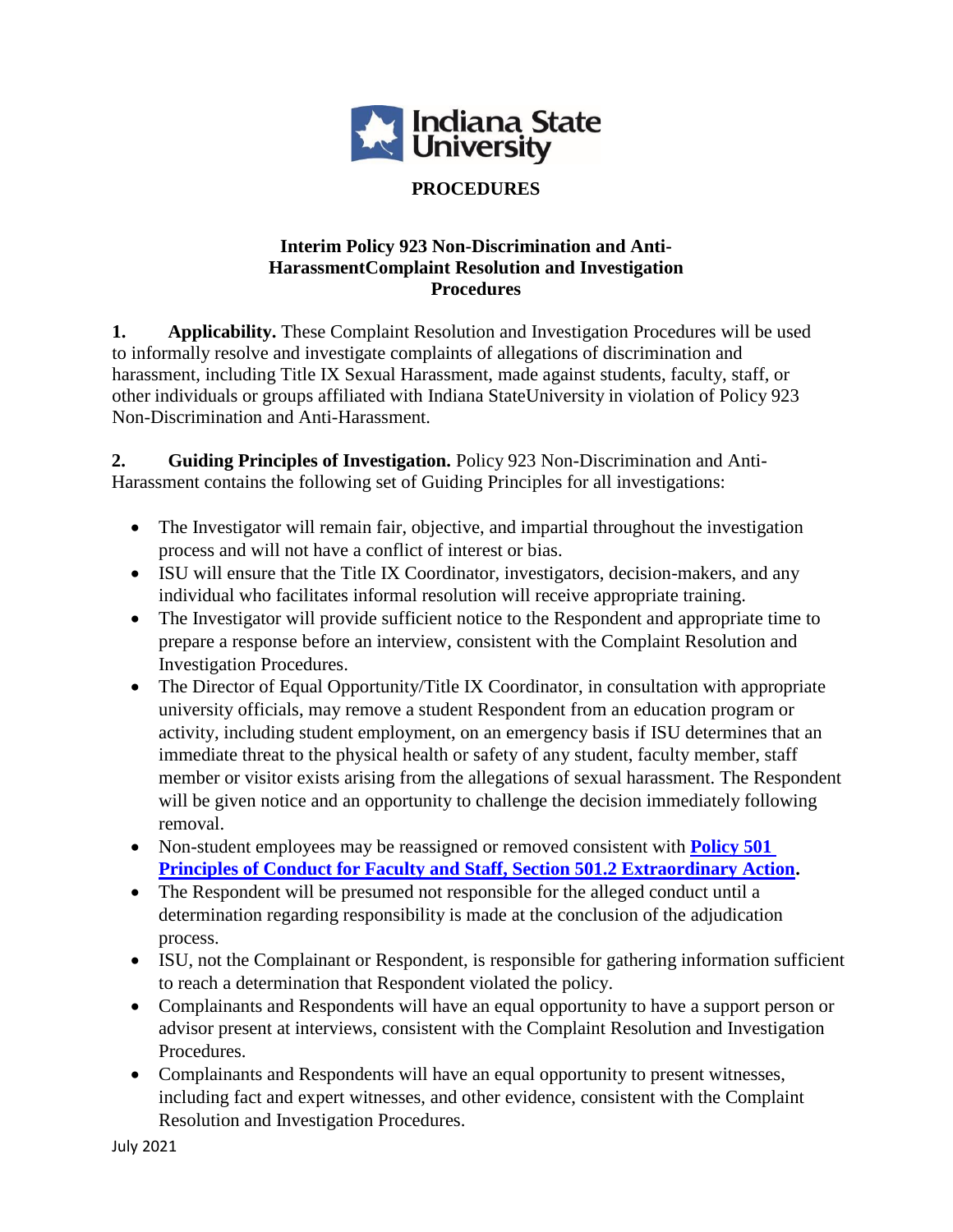- Complainants and Respondents will have an equal opportunity to inspect and review any evidence obtained as part of the investigation that is directly related to the allegations in the formal complaint, consistent with the Complaint Resolution and Investigation Procedures.
- The investigation and determination will be completed reasonably promptly.
- The Investigator will produce a report that will be available to both Complainant and Respondent in a manner consistent with the Complaint Resolution and Investigation Procedures.

### **3. Preliminary Matters.**

A. Advisor. The Complainant and Respondent may each choose and be accompanied to a meeting or hearing during the investigation by an advisor of their choosing. The advisor may be, but is not required to be, an attorney. The advisor is not permitted to participate during the investigation by answering or asking questions, making comments, or discussing the subject of the complaint, and advisors may only be present when theparty whom they are advising is present. Investigators will communicate with the party and not with advisors during the investigation. Though Investigators will attempt to be accommodating, the Investigator may proceed with any meeting or interview, regardless of the availability of the party's selected advisor. In the event a party's advisor of choice engages in material violation of the parameters specified in these procedures, the University may preclude the advisor from further participation, in which case the party may select a new advisor of their choice.

B. Time Frame for Complaint Resolution. While there is no timeframe for reporting an allegation to ISU, the sooner ISU is made aware of an allegation, the sooner ISU is able to take steps to address or investigate the alleged discrimination. ISU will seek have a final determination of formal complaints of discrimination within sixty (60) days. This period does not include time for appeal. The ability to complete the investigation may vary depending on the complexity of a case, the availability of witnesses, and the existence of university breaks. The Investigator may extend the period of investigation and will provide written notice to the parties.

C. No Retaliation. The University expects that members of the University community will participate and cooperate fully in the investigation and adjudication of complaints of discrimination and harassment. The University prohibits Retaliation against any person for making a report, filing a formal complaint, testifying, assisting, or participating in any manner in an investigation, proceeding, or hearing under Policy 923. Consistent with Title IX and its implementing regulations, the University does not retaliate against individuals who refuse to participate. Retaliation includes intimidation, threats, coercion, or discrimination. Incidents of retaliation should be reported immediately to the Title IX Coordinator/Director of Equal Opportunity.

D. Treatment Records and other Privileged Information. During the investigation, the Investigator is not permitted to access, consider, disclose, permit questioning concerning, or otherwise use:

1. A party's records that are made or maintained by a physician, psychiatrist, psychologist, or other recognized professional or paraprofessional acting in the professional or paraprofessional's capacity, or assisting in that capacity, and which are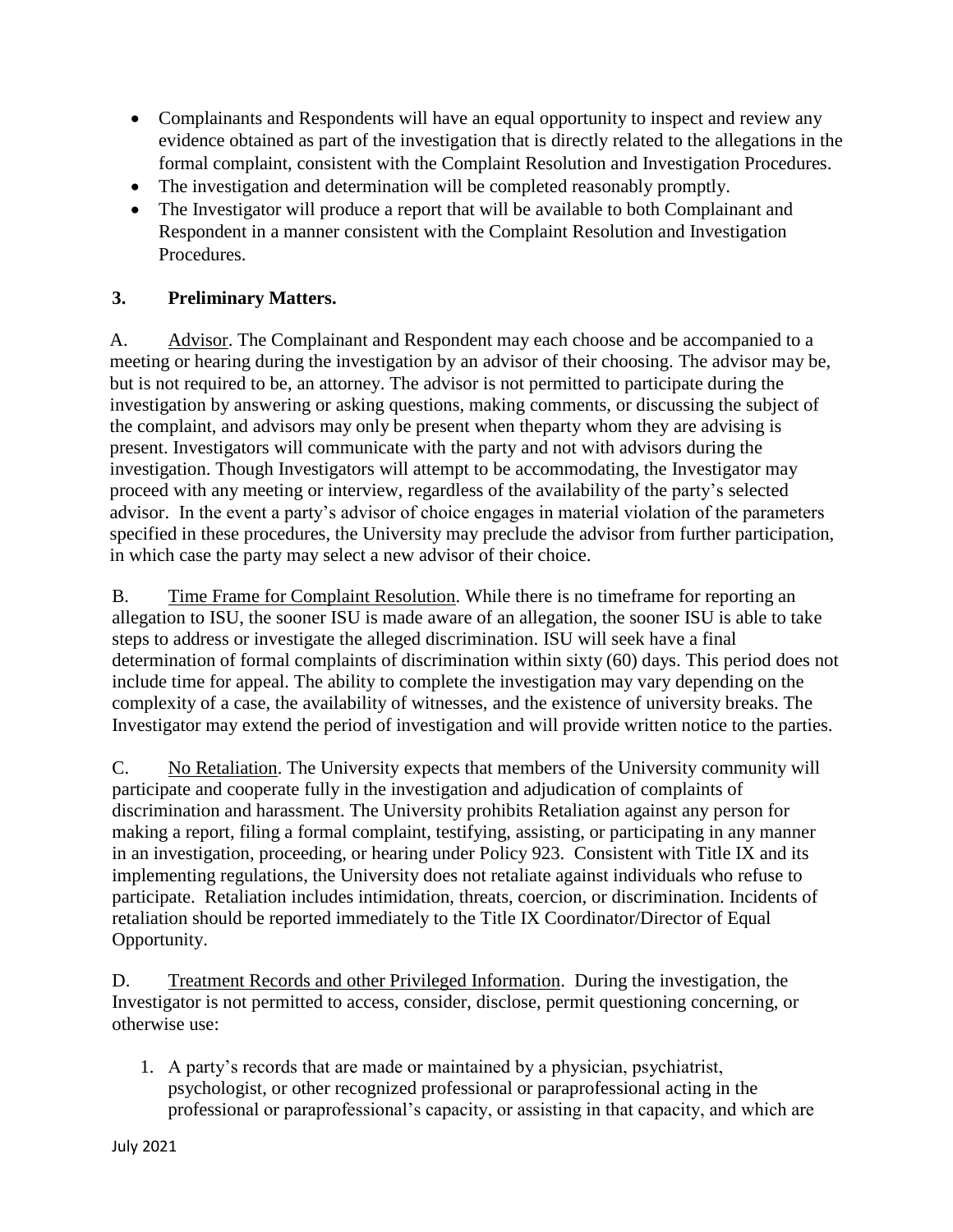made and maintained in connection with the provision of treatment to the party; or

2. Information or records protected from disclosure by any other legally recognized privilege, such as the attorney client privilege;

unless the University has obtained the party's voluntary, written consent to do so for the purposes of the investigation.

Notwithstanding the foregoing, the Investigator may consider any such records or information otherwise covered by this Section if the party holding the privilege affirmatively discloses the records or information to support their allegation or defense.

E. Sexual History. During the Investigation, questioning regarding a Complainant's sexual predisposition or prior sexual behavior are not relevant, unless such questions and evidence about the Complainant's prior sexual behavior are offered to prove that someone other than the Respondent committed the conduct alleged, or if the questions and evidence concern specific incidents of the Complainant's prior sexual behavior with respect to the Respondent and are offered to prove consent. Notwithstanding the foregoing, a Complainant who affirmatively uses information otherwise considered irrelevant by this Section for the purpose of supporting the Complainant's allegations, may be deemed to have waived the protections of this Section.

F. Conflicts of Interest, Bias, and Procedural Complaints. The Investigator will be free of any material conflicts of interest or material bias. Any party who believes the Investigator has a material conflict of interest or material bias must raise the concern promptly so that the University may evaluate the concern and find a substitute, if appropriate. The failure of a party to timely raise a concern of a conflict of interest or bias may result in a waiver of the issue for purposes of any appeal or otherwise.

G. Relationship with Criminal Process. These procedures set forth the University's processes for responding to reports and formal complaints of discrimination and harassment. The University's processes are separate, distinct, and independent of any criminal processes. While the University may temporarily delay its processes under this policy to avoid interfering with law enforcement efforts if requested by law enforcement, the University will otherwise apply this policy and its processes without regard to the status or outcome of any criminal process.

H. Bad Faith Complaints and False Information. It is a violation of University policy for any person to submit a report or formal complaint that the person knows, at the time the report or formal complaint is submitted, to be false or frivolous. It is also a violation of policy for any person to knowingly make a materially false statement during an investigation under these procedures. Such violations will be addressed under the Code of Student Conduct in the case of students and other University policies and standards, as applicable, for other persons.

# **4. Supportive Measures.**

Upon receipt of a report of discrimination or harassment, the Director of Equal Opportunity/Title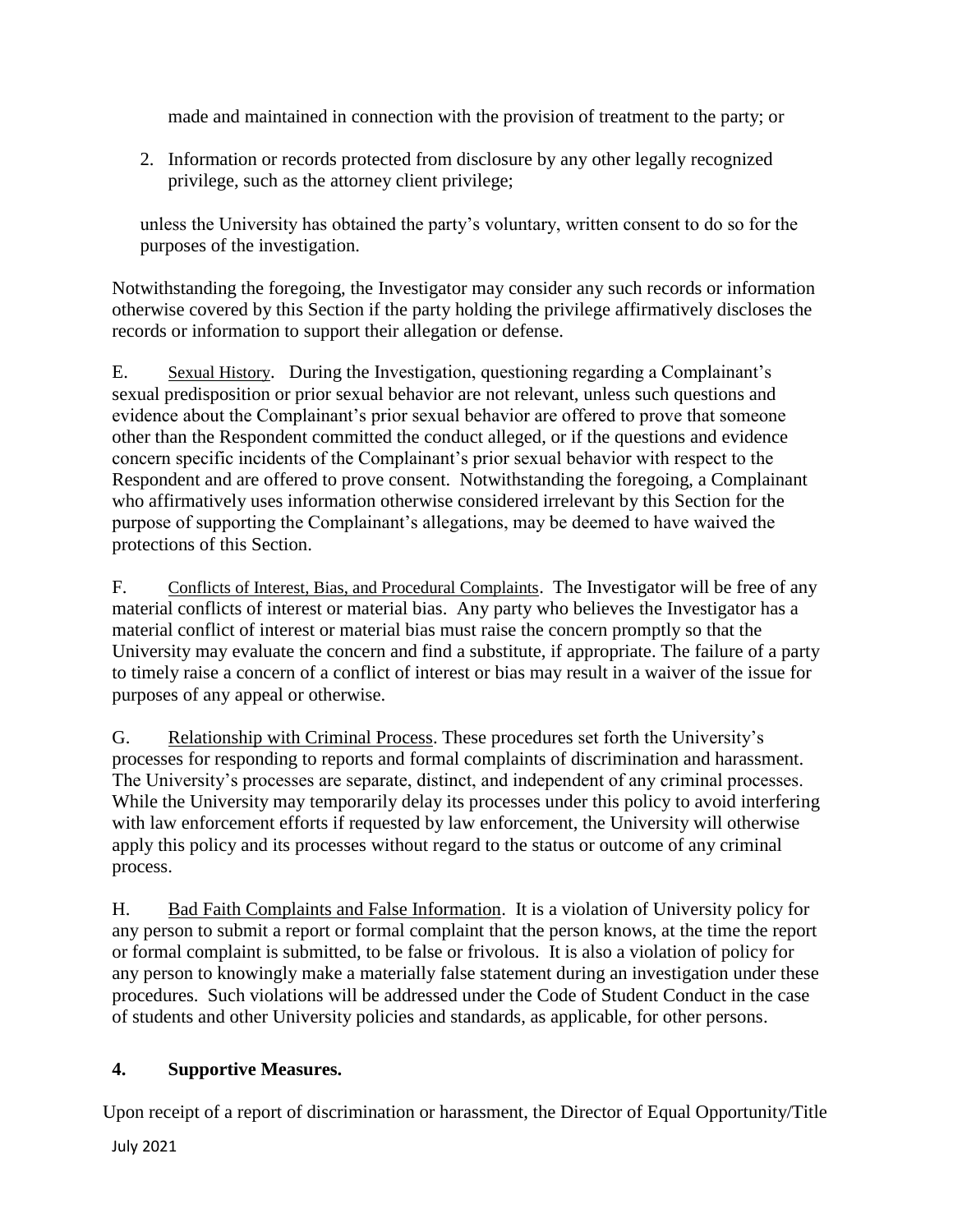IX Coordinator may provide Supportive Measures to either party, regardless of the existence of a formal complaint. If a supportive measure is requested but is not available or is unreasonable, the Title IX Coordinator/Director of Equal Opportunity will document the rationale for not providing the requested supportive measure.

Supportive Measures are non-disciplinary, non-punitive individualized services offered, as appropriate, and reasonably available, and without fee or charge, that are designed to restore or preserve equal access to the University's programs or activities without unreasonably burdening another party, including measures designed to protect the safety of all parties implicated by a report or the University's education environment, or to deter discrimination and harassment.

In the event an employee is the Respondent, the Director of Equal Opportunity/Title IX Coordinator will consult with the vice president of the area in which the Respondent is employed about Supportive Measures that may impact the Respondent.

Supportive Measures in the educational environment may include,but are not limited to: changing an academic schedule or course delivery method; providing an escort to ensure safe movement between classes, work sites, and other activities; allowing withdrawal from a class without penalty; extending deadlines for examinations or other assignments; or providing access to tutoring or other academic support. Supportive Measures in employment may include but are not limited to: referral to the ISU Employee Assistance Program (EAP) or other supportive services; or adjustment of a work schedule, assignment, or location. Supportive Measures may also include mutual restrictions on contact between the parties implicated by a report.

# **5. Investigation of a Complaint.**

A. Assignment of an Investigator. The Title IX Coordinator/Director will investigate or designate a trained Investigator to conduct a prompt, thorough, and fair investigation of the Formal Complaint.

B. Notice of Formal Complaint. Within five (5) calendar days of the receipt of a Formal Complaint or as soon as practicable thereafter, the Investigator will transmit a written notice to the Complainant and Respondent that includes:

- A physical copy of or hyperlink to Policy 923 and these procedures;
- A copy of the Formal Complaint;
- A statement that the Respondent is presumed not responsible for the alleged conduct and that a determination of responsibility will not be made until the conclusion of the adjudication and any appeal;
- Notifying the Complainant and Respondent of their right to be accompanied by an advisor of their choice.
- Notifying the Complainant and Respondent of their right to inspect and review evidence as permitted in these procedures.
- Notifying the Complainant and Respondent of the University's prohibitions on retaliation and false statements specified in these procedures.
- Information about resources that are available on campus and in the community.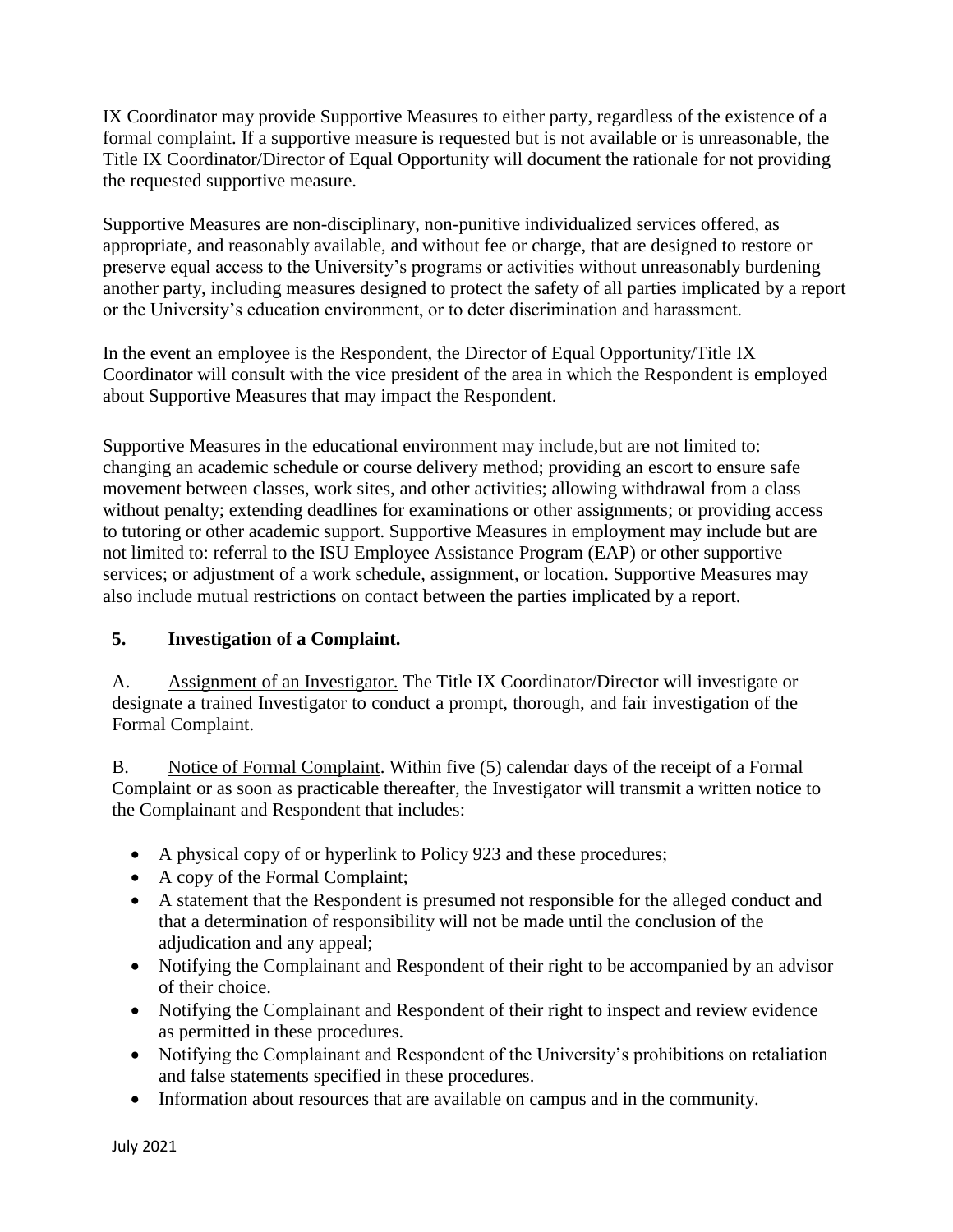Should the University elect, at any point, to investigate allegations that are materially beyond the scope of the initial written notice, the University will provide a supplemental written notice describing the additional allegations to be investigated.

C. Information Gathering. After the written notice of Formal Complaint is transmitted to the parties, the Investigator will undertake an investigation to gather evidence relevant to the alleged misconduct, including inculpatory and exculpatory evidence. The burden of gathering evidence sufficient to reach a determination in the adjudication lies with the University and not with the parties. The investigation may involve meetings or interviews with the Complainant, Respondent, and witnesses, submission of written statements, and review of documentary, video, photographic, or other relevant evidence, depending on the nature of the allegation. Meetings may be conducted in person or remotely by use of video meeting technology. Investigation interviews will be audio-recorded by the Investigator and maintained in the investigation file. Parties will have sufficient notice and appropriate time to prepare for investigation meetings.

During the investigation, the Investigator will provide an equal opportunity for the parties to be interviewed, to present witnesses (including fact and expert witnesses), and to present other inculpatory and exculpatory evidence. Notwithstanding the foregoing, the Investigator retains discretion to limit the number of witness interviews the Investigator conducts if the Investigator finds that testimony would be unreasonably cumulative, if the witnesses are offered solely as character references and do not have information relevant to the allegations at issue, or if the witnesses are offered to render testimony that is categorically inadmissible, such as testimony concerning sexual history of the Complainant. The Investigator will not restrict the ability of the parties to gather and present relevant evidence on their own.

D. Preliminary Investigation Report. At the conclusion of the information gathering, the Investigator will prepare a preliminary investigation report summarizing and analyzing the relevant facts determined through the investigation. The preliminary investigation report and all evidence obtained as part of the investigation that is directly related to the allegations raised in the formal complaint will be sent both parties and to the advisor. Physical evidence that cannot be sent may be inspected upon reasonable request of the Investigator. The parties and their advisors are permitted to review the evidence solely for the purposes of this grievance process and may not duplicate or disseminate the evidence to the public.

Each party will have ten (10) days to review the preliminary investigative report and evidence and submit a written response to the Investigator in the manner directed by the Investigator. Responses must be submitted by the party, not the advisor. The Investigator will review the responses to the preliminary investigativereport from the parties. The Investigator may, if determined appropriate, interview additional witnesses or consider additional information relevant to the investigation.

E. Final Report. The Investigator will produce a Final Report that fairly summarizes the various steps taken during the investigation, summarizes the relevant evidence collected, lists material facts on which the parties agree, and lists material facts on which the parties do not agree. The Final Report will not include findings or determinations except as described below in Section 6. When the Final Report is issued, no additional evidence will be collected or reviewed by the Investigator unless, because of significant concerns about fundamental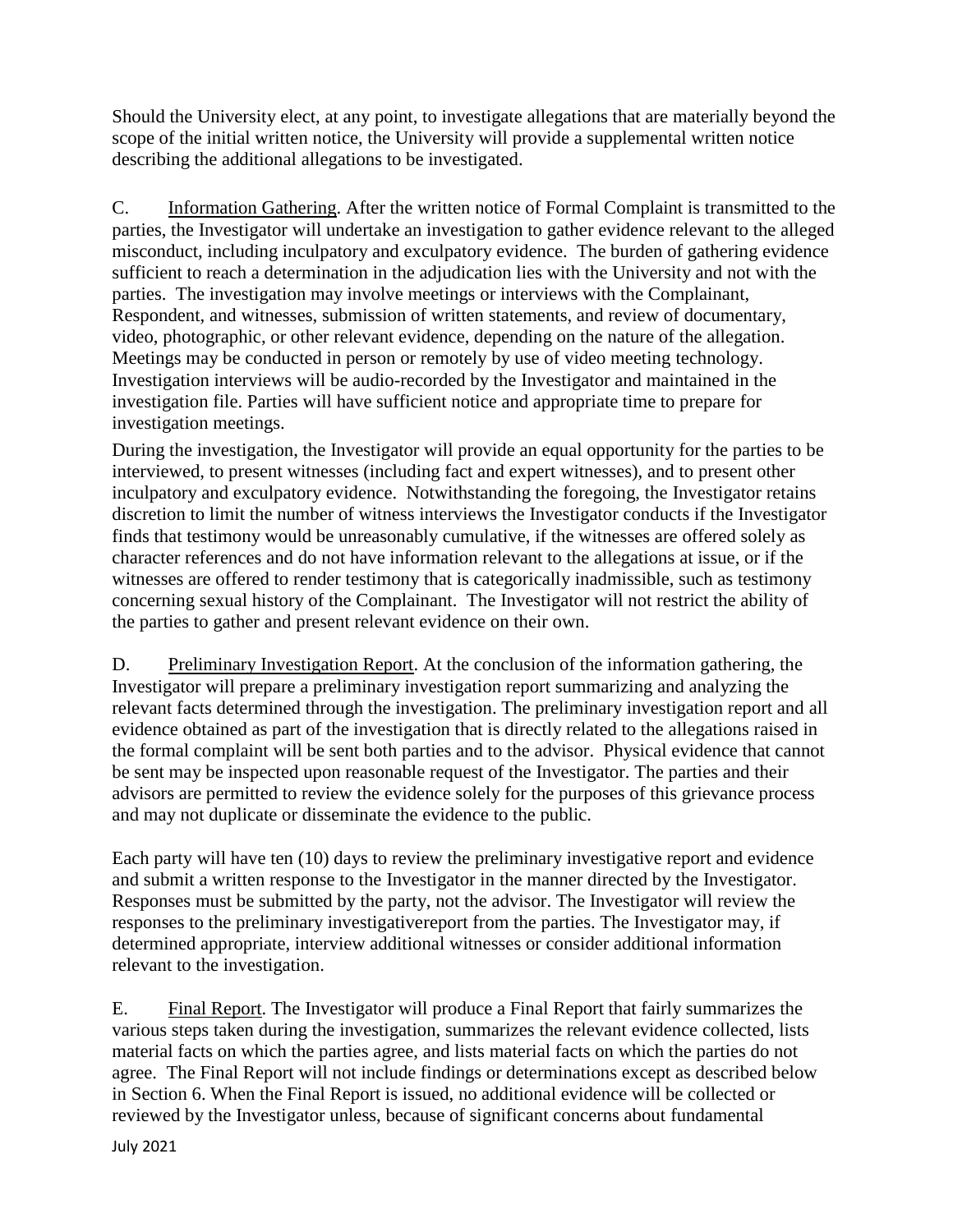fairness, the Title IX Coordinator/Director re-opens the investigation.

F. Extension of Time to Respond. A party should make every attempt to respond to the preliminary investigation report within the time allotted. A request for an extension of time to respond to the preliminary investigation report and the rationale should be directed to the Investigator, who use reasonable and equitable judgment in granting a request. Both parties will be notified if an extension is approved. If approved, the extension will apply to both parties.

### **6. Determination Process.**

- A. Title IX Sexual Harassment. When the Final Report is complete and the matter involves allegations of Title IX Sexual Harassment, the final investigation report will be electronically transmitted to the parties and advisors, if any. A hearing will be scheduled. (See *Hearing Procedures*).
- B. Prohibited Harassment or Sexual Misconduct Determinations (Students). When the Final Report is complete and the matter involves allegations of Prohibited Harassment (sexual) or Sexual Misconduct involving a student respondent, the final investigation report will be electronically transmitted to the parties and advisors, if any. A hearing will be scheduled. (See *Hearing Procedures*).
- C. All other Discrimination, Harassment, and Sexual Misconduct. In all investigations except those involving allegations of Title IX Sexual Harassment, Prohibited Harassment (sexual) with a student Respondent, or Sexual Misconduct with a student Respondent, the assigned Investigator will make a determination about whether or not it is more likely than not that discrimination or harassment prohibited by Policy 923 has occurred. The findings will be included in the Final Report. The Final Report may identify misconduct other than discriminatory misconduct. After review of the final investigation report, the Cabinet Member will notify Investigator when the report may be released to the parties. The Cabinet Member is responsible for determining disciplinary actions. The Cabinet Member may also refer the matter for further review or take disciplinary action based on the contents of the investigation report, consistent with ISU policy. The parties may appeal the findings pursuant to the Appeal provisions set forth in Policy 923.

#### **7. Informal Resolution.**

If both the Complainant and Respondent agree, reports of discrimination or harassment may be referred to informal resolution. Investigators will not engage in or participate in informal resolution between the parties.

Prior to commencing the informal resolution process, the Director of Equal Opportunity/Title IX Coordinator will transmit a written notice to the parties that:

- Describes the parameters and requirements of the informal resolution process;
- Identifies the individual responsible for conducting the informal resolution;